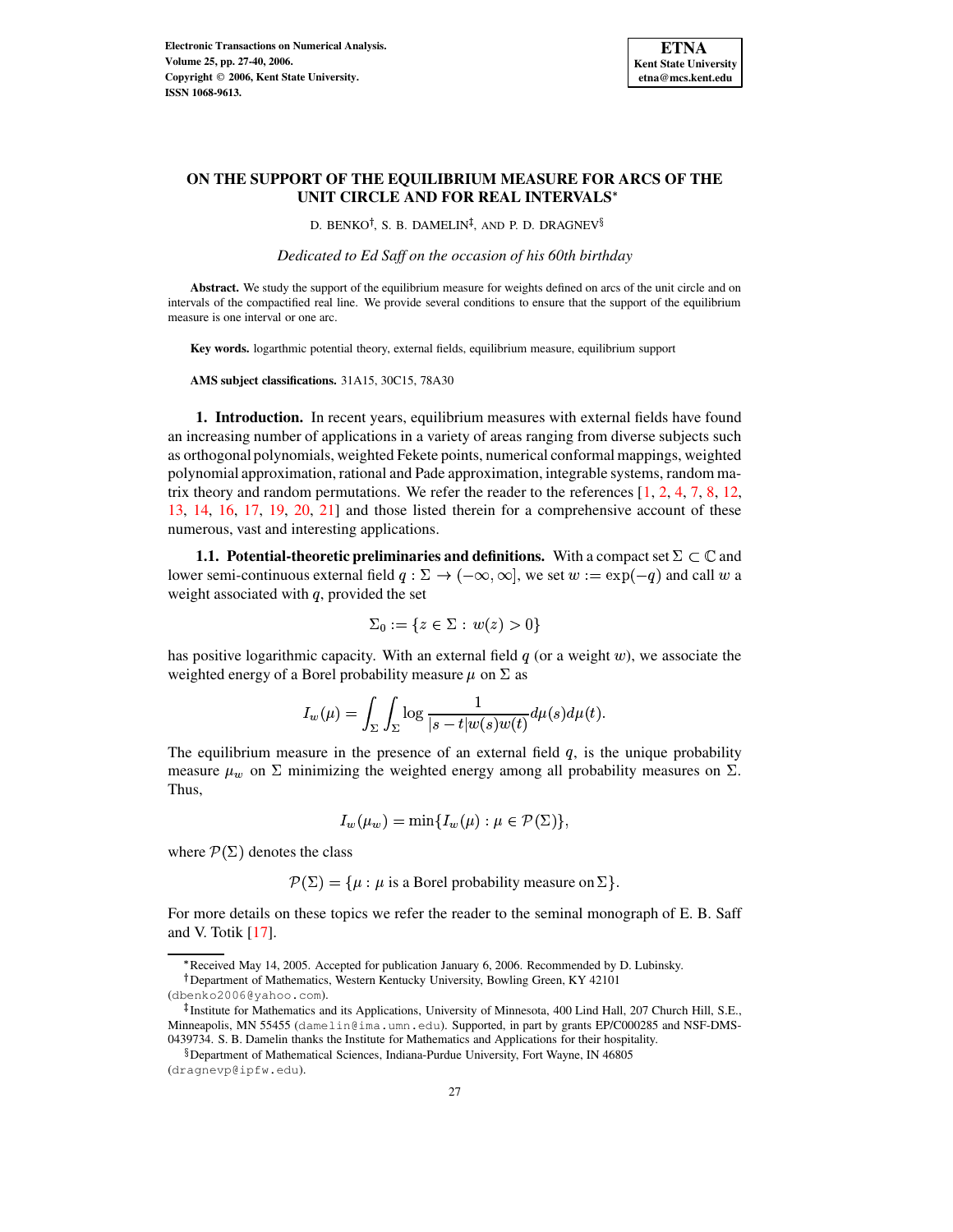The determination of the support  $S_w$  of the equilibrium measure  $\mu_w$  is a major step in obtaining the measure. As described by Deift [\[8,](#page-13-1) Chapter 6], information that the support consists of  $N \geq 1$  disjoint closed intervals, allows one to set up a system of equations for the endpoints, from which the endpoints may be calculated. Knowing the endpoints, the equilibrium measure may be obtained from a Riemann-Hilbert problem or, equivalently, a singular integral equation. It is for this reason that it is important to have a priori conditions on the external field  $q$  to ensure that the support is an interval or the union of a finite number of intervals. We refer the reader to the references [\[3,](#page-12-3) [4,](#page-12-2) [5,](#page-13-10) [6,](#page-13-11) [9,](#page-13-12) [10,](#page-13-13) [11,](#page-13-14) [15,](#page-13-15) [17,](#page-13-6) [18\]](#page-13-16) for an account of advances on the equilibrium measure and support problem for one or several intervals.

In this present paper, we study supports of equilibrium measures for a general class of weights on the compactified real line and unit circle and present several conditions on the associated external field to ensure that the support of the associated equilibrium measure is one interval or one arc.

<span id="page-1-1"></span>In order to present our main results, we find it convenient to introduce some needed notation and definitions.

DEFINITION 1.1. Let  $\mathbb{R} := \mathbb{R} \cup \{\infty\}$  denote the compactified real line. It is a topological *space* which is *isomorphic* to the *unit* circle C. We will think of  $\infty$  as  $+\infty$ , that is, we agree *that*  $a < \infty$  *for any*  $a \in \mathbb{R}$ .

Let  $U, V \in \mathbb{R}, U \leq V$ . Then  $I := U, V \subset \mathbb{R}$  denotes an interval which is open, *closed, or half open, and has endpoints* U *and* V. We define  $[V, U] := (U, V)^c$ ,  $(V, U)$ :  $[U, V]^c, (V, U] := (U, V]^c, [V, U) := [U, V)^c.$ 

*Let* now  $\alpha, \beta \in \mathbb{R}$  be two angles,  $|\beta - \alpha| < 2\pi$ . We define  $[\alpha, \beta]$  to be the arc  $|e^{i\alpha}, e^{i\beta}| \subset C$ , where we go from  $e^{i\alpha}$  to  $e^{i\beta}$  in a counterclockwise direction. If  $\beta - \alpha = 2\pi$ , *let*  $\widehat{[\alpha, \beta]}$  *to be the full circle C. If*  $\alpha - \beta = 2\pi$ *, or*  $\alpha = \beta$ *, then let*  $\widehat{[\alpha, \beta]}$  *be the single point*  $\exp(i\alpha)$ . Finally, if  $0 \le \beta - \alpha \le 2\pi$  and  $I = [\alpha, \beta]$  then define I to be  $[\alpha, \beta]$ .

<span id="page-1-0"></span>*We say that*  $W(X)$ ,  $X \in \mathbb{R}$  *is a weight on*  $\mathbb{R}$ *, if* 

(1.1) 
$$
w(x) := \frac{W(\frac{1+x}{1-x}i)}{|1-x|}, \quad |x| = 1
$$

 $i$ *s*  $a$  *weight* on  $C$ *.* 

REMARK 1. *We note that this definition of weights on the real line is more general* B *than the one given in* [\[17\]](#page-13-6) *or* [\[18\]](#page-13-16)*, since we do not assume the existence of*  $\lim |X|W(X)$ *as*  $|X| \to \infty$ *. However, since*  $q := -\log(w)$  *is bounded from below,*  $|X|W(X)$  *must be bounded from above. In addition, studying weights on the compactified real line via weights on the unit circle* <sup>k</sup> *allows us to deduce several results on the supports of the equilibrium measure*  $\mu_W$  *on* the line via a general result for  $\mu_w$  *on* the circle (see Theorems [2.1,](#page-4-0) [2.3](#page-6-0) and *[2.4\)](#page-7-0).*

In the next subsection, we describe the relation between the weighted energy problem on  $\mathbb R$  and on  $C$ .

**1.2.** Connection between the equilibrium problem on  $\mathbb{R}$  and on  $C$ . We will make use of the Cayley transform between  $\mathbb R$  and  $C$  as follows.

$$
\bar{\mathbb{R}}\ni X\longmapsto x:=\frac{X-i}{X+i}\in C
$$

defines a bijection between  $\mathbb R$  and C. The inverse is

$$
C\ni x\longmapsto X=\frac{1+x}{1-x}i\in\bar{\mathbb{R}}.
$$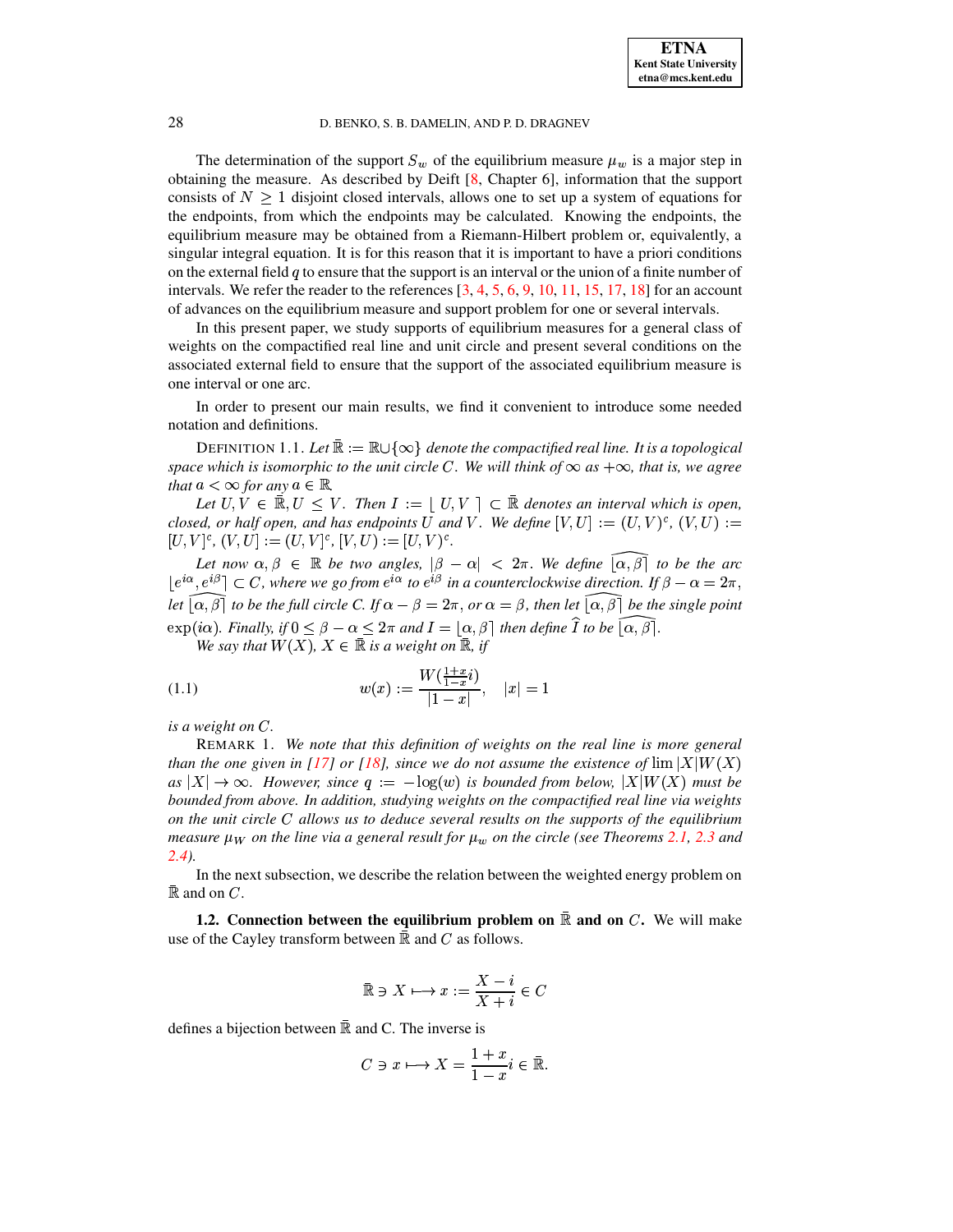| <b>ETNA</b>                  |
|------------------------------|
| <b>Kent State University</b> |
| etna@mcs.kent.edu            |

The image of  $Y, T \in \mathbb{R}$  by the Cayley transform will be denoted by y and t.

To any measure  $\mu \in \mathcal{P}(\bar{\mathbb{R}})$ , we assign the Borel probability measure  $\mu_C$  on C with

$$
d\mu_C(x) := d\mu(X).
$$

This mapping is a bijection between Borel probability measures on  $\bar{\mathbb{R}}$  and C.

Let the weights W and w be related by (1.1). The weighted logarithmic potential of  $\mu$ and  $\mu_C$  is defined by

$$
U_W^{\mu}(X) := \int \log \frac{1}{|T - X| W(T) W(X)} d\mu(T),
$$
  

$$
U_w^{\mu_C}(x) := \int \log \frac{1}{|t - x| w(t) w(x)} d\mu_C(t),
$$

respectively ([18]). These are well-defined integrals (even though  $\mu$  may not have compact support), as well as

$$
I_W(\mu):=-\int\int\log(|X-Y|W(X)W(Y))d\mu(X)d\mu(Y).
$$

From

<span id="page-2-3"></span>
$$
|X - Y| = \left| \frac{1 + x}{1 - x}i - \frac{1 + y}{1 - y}i \right| = \frac{2|x - y|}{|1 - x||1 - y|}
$$

we have  $|T - X| W(T) W(X) = 2|t - x| w(t) w(x)$ . Thus,

(1.2) 
$$
U^{\mu}_{W}(X) = U^{\mu}_{w}(x) - \log 2.
$$

<span id="page-2-1"></span>Integrating this we get

(1.3) 
$$
I_W(\mu) = I_w(\mu_C) - \log 2.
$$

Since

<span id="page-2-0"></span>
$$
W = e^{-Q}, \quad w = e^{-q},
$$

we have the following correspondence between  $q$  and  $Q$ :

(1.4) 
$$
q(x) = Q\left(\frac{1+x}{1-x}i\right) + \log|1-x|, \quad |x| = 1.
$$

For convenience we will agree on the notations

$$
q(\theta) := q(e^{i\theta}), \ w(\theta) := w(e^{i\theta}), \quad \theta \in \mathbb{R}.
$$

Also, since

$$
|1-x| = \frac{2}{|X+i|} = \frac{2}{\sqrt{1+X^2}}, \quad |x|=1, \quad X \in \bar{\mathbb{R}},
$$

<span id="page-2-2"></span>we have

(1.5) 
$$
Q(X) = q\left(\frac{X - i}{X + i}\right) + \frac{1}{2}\log(1 + X^2) - \log 2, \quad X \in \mathbb{R}
$$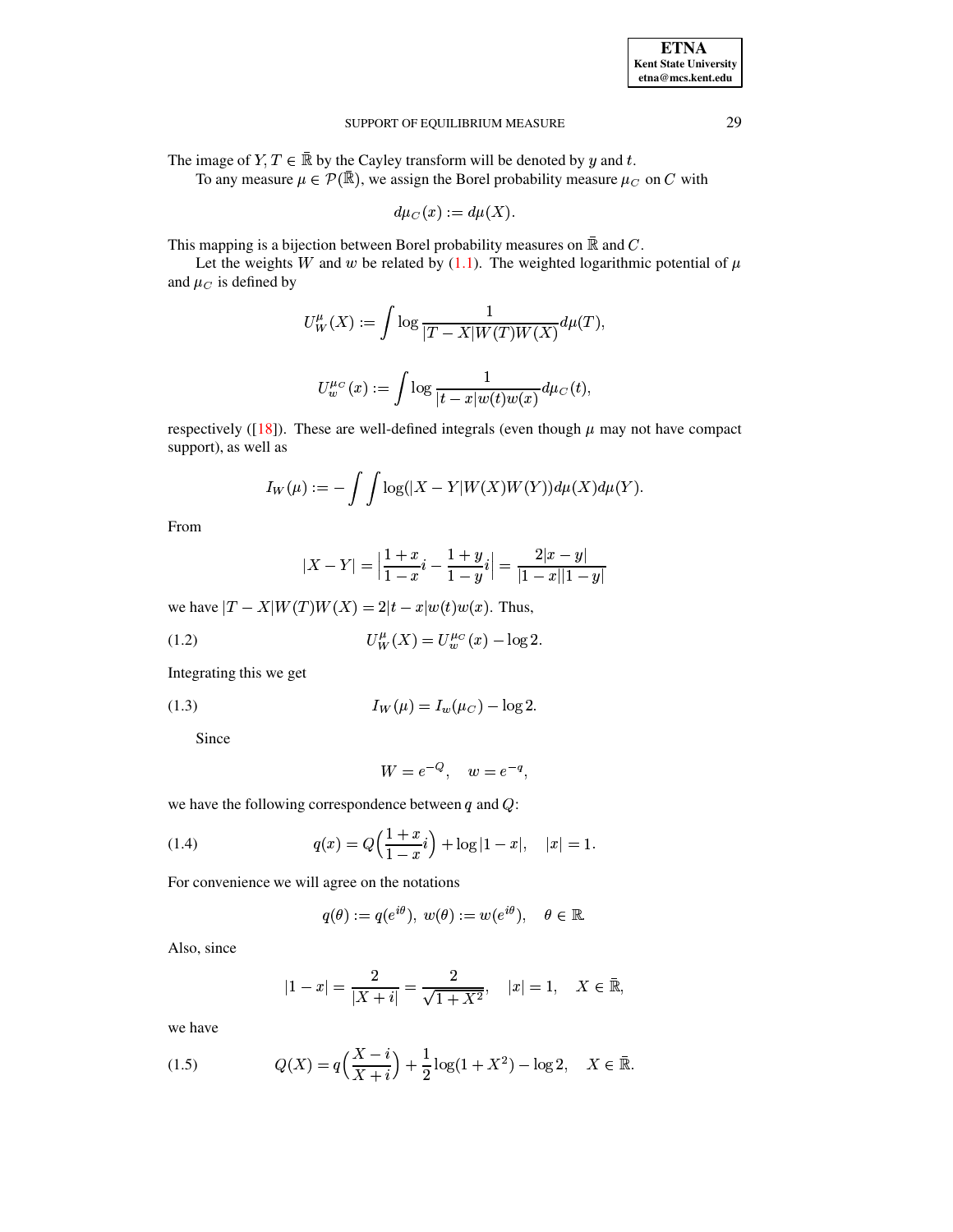<span id="page-3-0"></span>We find it more convenient to use angles instead of complex numbers on the unit circle. So let  $x = e^{i\theta}$ , and  $y = e^{i\nu}$  for  $\theta, \nu \in \mathbb{R}$ .

Clearly,

(1.6) 
$$
\frac{|x-y|}{|1-x||1-y|} = \frac{|\sin \frac{\theta - \nu}{2}|}{2|\sin \theta/2||\sin \nu/2|} \text{ and } \frac{1+x}{1-x}i = -\cot \frac{\theta}{2}.
$$

Therefore, using  $(1.6)$ , we readily calculate that

$$
I_W(\mu) =
$$
  
=  $-\int \int \log \left( \left| \sin \frac{\theta - \nu}{2} \right| \frac{W(-\cot \theta/2)}{|\sin \theta/2|} \frac{W(-\cot \nu/2)}{|\sin \nu/2|} \right) d\mu$   
 $\times \left( -\cot \frac{\theta}{2} \right) d\mu \left( -\cot \frac{\nu}{2} \right)$   
=  $-\int \int \log \left( \left| \sin \frac{\theta - \nu}{2} \right| w(\theta) w(\nu) \right) d\mu \left( -\cot \frac{\theta}{2} \right) d\mu \left( -\cot \frac{\nu}{2} \right) - \log 4$ 

<span id="page-3-2"></span>Here, we used the fact that  $w(\theta) = W(-\cot \frac{\theta}{2})/(2|\sin \frac{\theta}{2}|)$  (see (1.1)). In addition, we note that from  $(1.4)$  we get

(1.7) 
$$
q(\theta) = Q\left(-\cot\frac{\theta}{2}\right) + \log|\sin\frac{\theta}{2}| + \log 2.
$$

The formulae  $(1.1)$ – $(1.3)$  allow us to conclude the following:

 $\mu \in \mathcal{P}(\mathbb{R})$  minimizes the energy integral  $I_W(\mu)$  over all probability measures on  $\mathbb R$ if and only if its corresponding  $\mu_C \in \mathcal{P}(C)$  minimizes the energy integral  $I_w(\mu_C)$  over all probability measures on  $C$ . Moreover, the support  $S_W$  is going to be an interval or a complement of an interval in  $\mathbb R$  if and only if the corresponding support  $S_w$  is an arc on C.

We close this section by introducing some remaining conventions which we assume henceforth.

Let  $\tilde{I}$  be an arc of C. We shall say that  $f : \tilde{I} \to \mathbb{R}$  is absolutely continuous inside  $\tilde{I}$  if it is absolutely continuous on each compact subarc of  $\tilde{I}$ . (As a consequence,  $f'$  exists a.e. on  $\tilde{I}$ .)

Now let I be an interval or a complement of an interval in  $\overline{\mathbb{R}}$ . Let the arc  $\tilde{I}$  be the image of I by the Cayley transform  $T : \mathbb{R} \to C$ . We shall say that  $f : I \to \mathbb{R}$  is absolutely continuous inside I if  $f \circ T^{-1}$  is absolutely continuous inside I. (If I is a finite interval, this definition is equivalent to the usual definition of absolute continuity inside  $I$ .)

We say that a function f is increasing on an interval  $I \subset \mathbb{R}$  if there exist  $J \subset I$  such that the Lebesgue measure of  $I \setminus J$  is zero and  $f(x) \leq f(y)$  whenever  $x, y \in J$ ,  $x \leq y$ . (This is a useful definition when  $f$  is defined only a.e. on  $I$ .) We define "decreasing" in a similar manner.

Moreover, we say that f is convex on an interval I if f is absolutely continuous inside I and  $f'$  is increasing on  $I$ .

We finally note that under Cayley transform (or its inverse), sets with positive capacity are transferred to sets with positive capacity.

The remainder of this paper is structured as follows. In Section 2, we present our main results and in Section 3 we present our proofs.

<span id="page-3-1"></span>2. Main Results: The Circle and the Compactified Real Line. In this section we state our main results. We begin with our main results for the circle and compactified real line.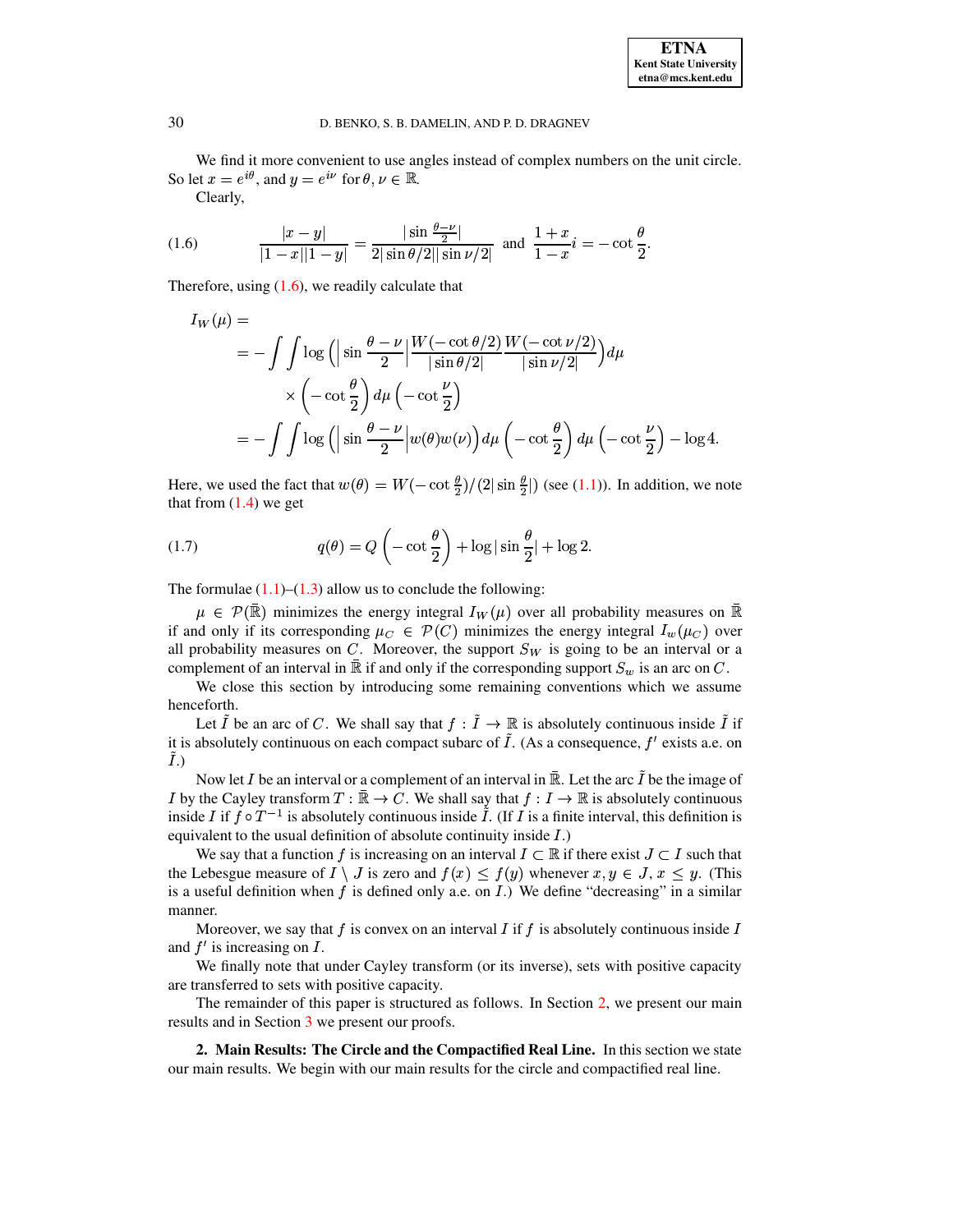# <span id="page-4-4"></span>2.1. Circle.

<span id="page-4-0"></span>THEOREM 2.1. Let  $w(z) = \exp(-q(z)), |z| = 1$  be a weight on C and let  $I = [\gamma, \delta]$ be an interval with  $0 < \delta - \gamma \leq 2\pi$ . Assume that q is absolutely continuous inside I and

 $\liminf_{x \to y} q(x) = q(y)$ <br> $x \in I$  $(2.1)$ 

whenever y is an endpoint of I with  $y \in I$ . Let  $e^{ic}$  be any point which is not an interior point of  $\widehat{I}$ . Let  $[\alpha_1,\beta_1],\ldots,[\alpha_k,\beta_k]$  be  $k\geq 0$  arcs of C. Here, for all  $1\leq i\leq k$ ,  $0<\beta_i-\alpha_i\leq 2\pi$ and  $(S_w \cup \hat{I}) \subset [\alpha_i, \beta_i]$ . Suppose further that I can be written as a disjoint union of  $n \geq 1$ intervals  $I_1, \ldots, I_n$  and for any fixed  $1 \leq j \leq n$ , either

(2.2) 
$$
e^{q(\theta)}\left[2\sin\left(\frac{\theta-c}{2}\right)q'(\theta)-\cos\left(\frac{\theta-c}{2}\right)\right]\text{sgn}\left(\sin\left(\frac{\theta-c}{2}\right)\right)
$$

is increasing on  $I_j$ , or for some  $1 \leq i \leq k$ :

(2.3) 
$$
\sin\left(\frac{\theta-\alpha_i}{2}\right)\sin\left(\frac{\beta_i-\theta}{2}\right)q'(\theta)+\frac{1}{4}\sin\left(\theta-\frac{\alpha_i+\beta_i}{2}\right)
$$

is increasing on  $I_j$ . Finally, we assume that

<span id="page-4-2"></span><span id="page-4-1"></span>
$$
\limsup_{\theta \to \theta_0^-} q'(\theta) \le \liminf_{\theta \to \theta_0^+} q'(\theta)
$$

whenever  $\theta_0$  is an endpoint of  $I_j$  ( $1 \leq j \leq n$ ) but not an endpoint of I. Then  $S_w \cap \widehat{I}$  is an arc  $of C.$ 

Here sgn denotes the signum function.

<span id="page-4-3"></span>REMARK 2. The choice of c is not important, see Remark 6 and the proof of Lemma 3.3. We also remark that if I is the full circle, then one should check only condition  $(2.2)$  and ignore  $(2.3)$  which is a stronger assumption.

Below we give a condition which guarantees that  $S_w$  is the full circle:

COROLLARY 2.2. Let  $w(z) = \exp(-q(z))$ ,  $|z| = 1$  be a weight on C and let  $I_1 :=$  $(\gamma_1, \gamma_1 + 2\pi)$  and  $I_2 := (\gamma_2, \gamma_2 + 2\pi)$  where  $e^{i\gamma_1} \neq e^{i\gamma_2}$ . Assume that (2.2) is increasing on  $I_1$  where  $c := \gamma_1$ , and (2.2) is increasing on  $I_2$  where  $c := \gamma_2$ . Then  $S_w = C$ .

*Proof.* By Theorem 2.1  $S_w \cap \hat{I_1}$  is an arc of C. Let  $e^{ic}$  be an interior point of this arc, not identical to  $e^{i\gamma_2}$ . Choose  $\rho_1$ ,  $\rho_2$  such that  $c < \rho_2 < \rho_1 < c + 2\pi$  and both of the arcs  $(c, \rho_1)$ and  $(\rho_2, c + 2\pi)$  contain only one of  $e^{i\gamma_1}$  and  $e^{i\gamma_2}$ , say,  $(c, \rho_1)$  contains  $e^{i\gamma_1}$  and  $(\rho_2, c + 2\pi)$ contains  $e^{i\gamma_2}$ .

Using the first observation of Remark 2, we see that (2.2) is increasing on  $(c, \rho_1)$  because (2.2) is increasing on  $(c, \rho_1)$  when at (2.2) c is replaced by  $\gamma_2$ . Similarly, (2.2) is increasing on  $(\rho_2, c + 2\pi)$  because (2.2) is increasing on  $(\rho_2, c + 2\pi)$  when at (2.2) c is replaced by  $\gamma_1$ . Thus (2.2) is increasing on  $(c, c + 2\pi)$  and so  $S_w = C$  by Theorem 2.1 and by the choice of  $\Box$  $\overline{c}$ .

*Example.* The following example illustrates the theorem.

Let  $q(\theta) = \cos(5\theta) \sin(3\theta)$  defined on  $\Sigma = [2.9, 3.18] \cup [3.95, 4]$ . (We may define w to be zero outside  $\Sigma$  so that w is defined on C.) We claim that both  $S_w \cap [2.9, 3.18]$  and  $S_w \cap [\overline{3.95}, \overline{4}]$  are arcs of C. (One of them may be an empty set.)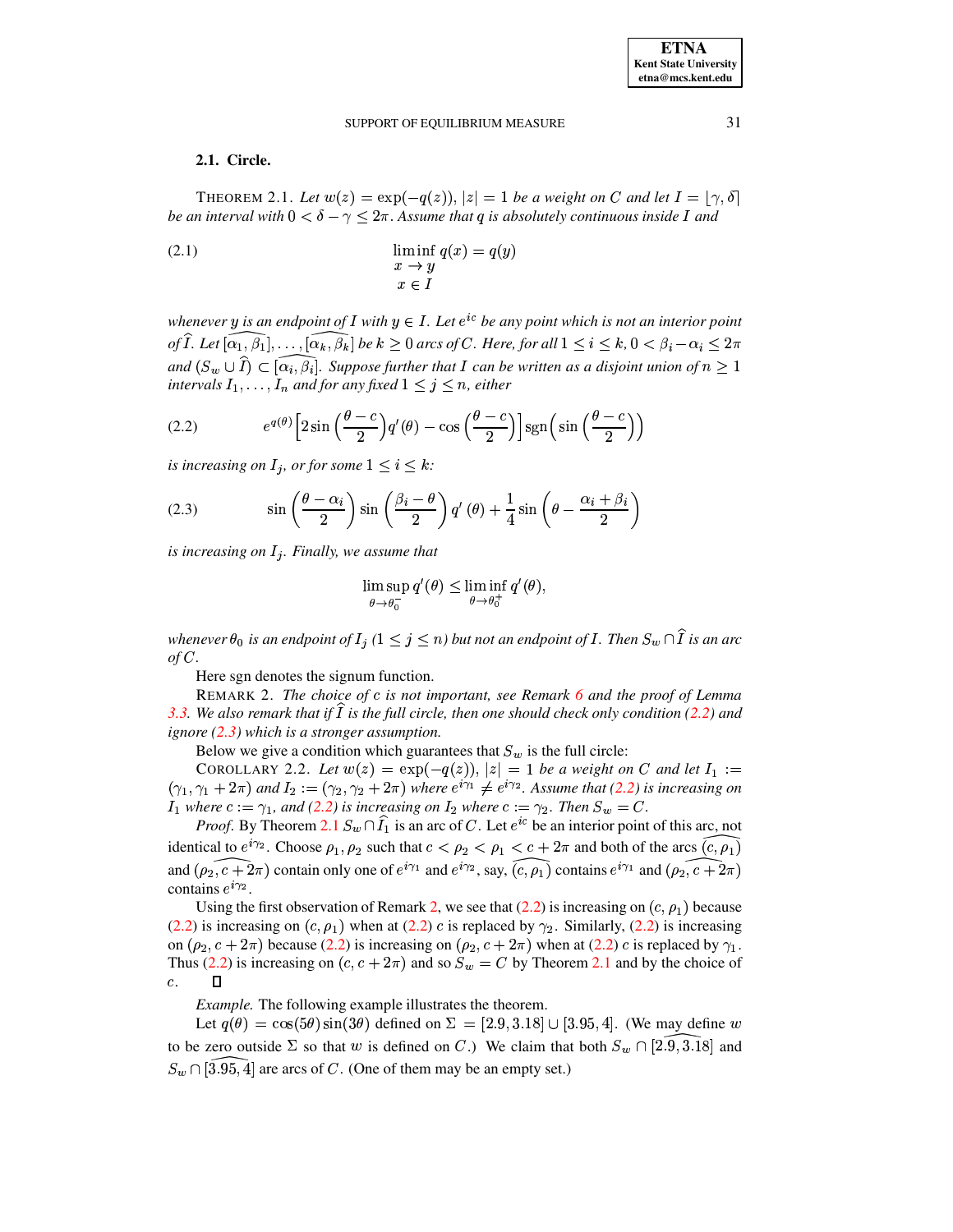Take  $\alpha_1 = 2.9, \beta_1 = 4$  and  $\alpha_2 = 3.95, \beta_2 = 3.18 + 2\pi$ .

One can verify that  $(2.2)$  is satisfied on  $[2.9, 3.17]$  but not on the whole  $[2.9, 3.18]$ . (At [\(2.2\)](#page-4-1)  $c$  can be chosen to be any number such that  $e^{ic}$  is not an interior point of [2.9, 3.18]. Or, (2.2) è can be enosen to be any nannoer saen that  $\epsilon$  is not an interior point or [2.5, 0.10]. Or, simply check the  $(q')^2 + q'' + 1/4 \ge 0$  condition, see Remark [6.](#page-9-0)) Also, using  $\alpha_1$  and  $\beta_1$ we see that  $(2.3)$  is not satisfied on the whole  $[2.9, 3.18]$ . However,  $(2.3)$  is satisfied on the subinterval  $[3.17, 3.18]$  (see FIG. [2.1\)](#page-5-0). So the combination of the  $(2.2)$  and  $(2.3)$  conditions implies that  $S_w \cap [2.9, 3.18]$  is an arc.



<span id="page-5-0"></span>FIG. 2.1. *Conditions* [\(2.2\)](#page-4-1) and [\(2.3\)](#page-4-2) on the interval  $I_1$ 

Using  $\alpha_1$  and  $\beta_1$  on [3.95, 4] is not helpful since [\(2.3\)](#page-4-2) is a decreasing function there. Also, [\(2.2\)](#page-4-1) is not satisfied on the whole [3.95, 4]. However, [\(2.3\)](#page-4-2) is a decreasing function there.<br>Also, (2.2) is not satisfied on the whole [3.95, 4]. However, (2.3) is satisfied using  $\alpha_2$  and  $\beta_2$ on the whole [3.95, 4]. Theorem [2.1](#page-4-0) now implies that  $S_w \cap \widehat{[3.95, 4]}$  is an arc (see FIG. [2.2\)](#page-5-1). (We remark that  $\alpha_2$  and  $\beta_2$  are not helpful on [2.9, 3.18] since [\(2.3\)](#page-4-2) is a decreasing function on  $[3.17, 3.18]$ .)



<span id="page-5-1"></span>FIG. 2.2. *Conditions* [\(2.2\)](#page-4-1) and [\(2.3\)](#page-4-2) on the interval  $I_2$ 

REMARK 3. It is a natural question to ask what  $\alpha_i$  and  $\beta_i$  numbers we should choose in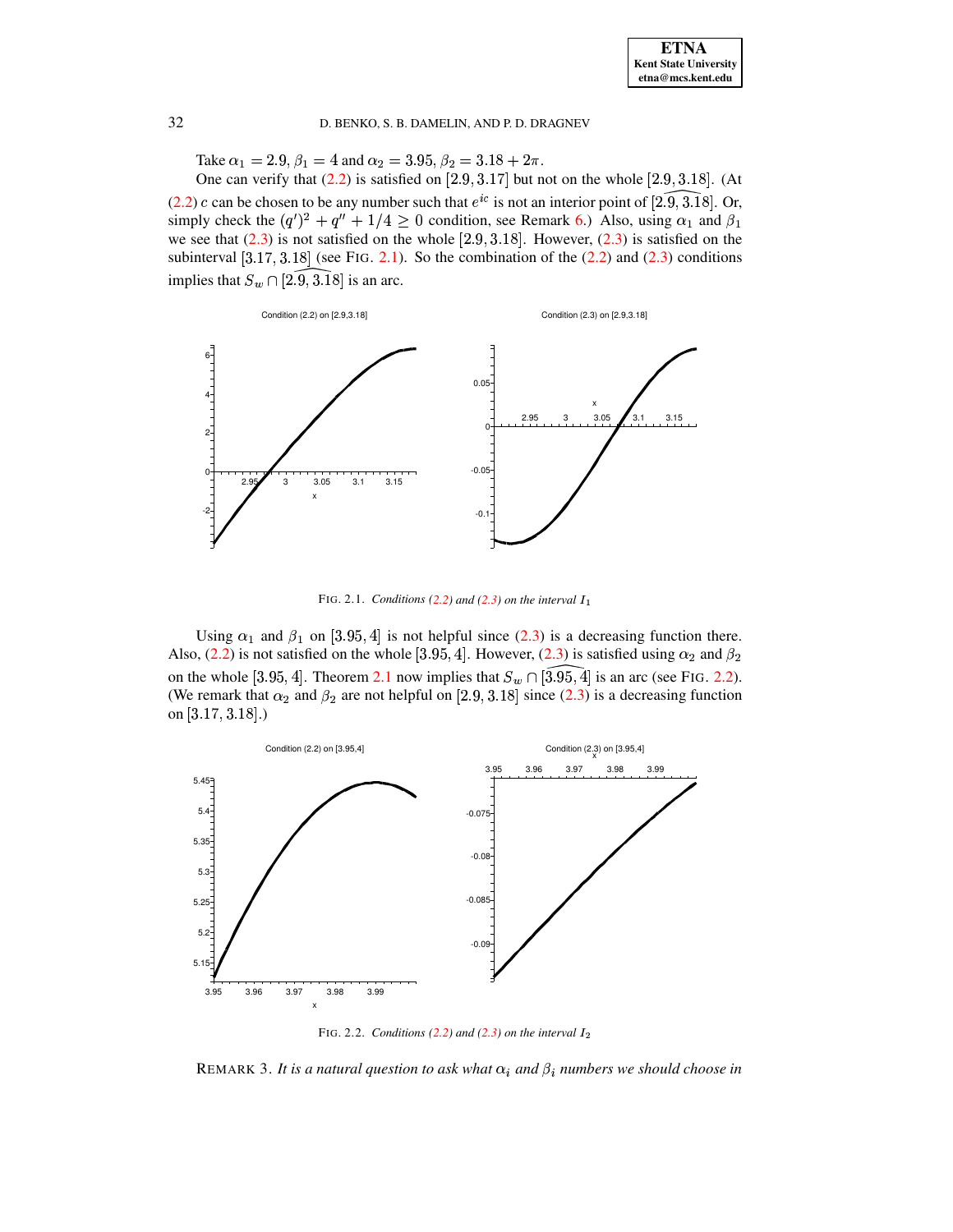*order that [\(2.3\)](#page-4-2) is as weak as possible. In most cases the following statement is true:*

Let  $\widehat{[\alpha,\beta]}$  and  $\widehat{[\alpha',\beta']}$  ( $0<\beta-\alpha\leq 2\pi$ ,  $0<\beta'-\alpha'\leq 2\pi$ ) be two arcs of C such that  $S_w \subset \widehat{[\alpha,\beta]} \subset \widehat{[\alpha',\beta']}$ . Let  $\widehat{I}$  be an arc contained in  $\widehat{[\alpha,\beta]}$ . If [\(2.2\)](#page-4-1) or [\(2.3\)](#page-4-2) is satisfied with  $\alpha'$ ,  $\beta'$  then [\(2.2\)](#page-4-1) or [\(2.3\)](#page-4-2) is also satisfied with  $\alpha$ ,  $\beta$ .

*For example, this statement is true if*  $q''(\theta)$  *exists and the sets* 

$$
H:=\Big\{\theta\in I:q'(\theta)>\frac{1}{2}\cot\Big(\frac{\theta-\alpha'}{2}\Big)\Big\},\ H^*:=\Big\{\theta\in I:q'(\theta)>\frac{1}{2}\cot\Big(\frac{\theta-\beta'}{2}\Big)\Big\}
$$

*consist of finitely many intervals. (The proof of this is similar to the proof of [\[3,](#page-12-3) second remark].)*

*Theorem* [2.1](#page-4-0) *can be effectively used when*  $w(z)$  *is identically zero on some arcs* (*that* is,  $\Sigma$  is a subset of finitely many arcs). If  $w(z)$  is zero on  $[u_i, v_i]$   $(0 \lt v_i - u_i \lt 2\pi)$ ,  $i = 1, \ldots, k$ , then we may choose  $[\alpha_i, \beta_i]$  to be  $[v_i, u_i]$  in Theorem [2.1.](#page-4-0) This is consistent # *with the discussion above. For convenience we will state Theorem [2.3](#page-6-0) in accordance with this remark.*

### <span id="page-6-0"></span>**2.2. Compactified Real Line.**

THEOREM 2.3. For given  $k \in \mathbb{N}^+$  let

$$
\Sigma := \bigcup_{i=1}^{k} [A_i, B_i] \subset \overline{\mathbb{R}}, \quad where
$$
  

$$
-\infty < A_1 \leq B_1 < A_2 \leq B_2 < \dots < A_k \leq B_k < +\infty.
$$

<span id="page-6-4"></span>*Let*  $W = \exp(-Q)$  *be a weight on*  $\Sigma$ ,  $I \subset \Sigma$  *be an interval and assume that*  $Q$  *is absolutely continuous inside* I and

(2.4) 
$$
\liminf_{X \to Y} Q(X) = Q(Y),
$$

$$
X \in I
$$

whenever  $Y$  is an endpoint of  $I$  with  $Y \in I$  . Assume further that  $I$  can be written as a disjoint  $u$ nion of intervals  $I_1, \ldots, I_n$  such that for any fixed  $1 \leq j \leq n$  either

 $e^{Q(X)}$  *is convex on*  $I_i$ ,

*or* for some  $1 \leq i \leq k-1$ 

$$
(X - B_i)(A_{i+1} - X)Q'(X) + X
$$
 is decreasing on  $I_j$ ,

<span id="page-6-1"></span>*or*

(2.5) 
$$
(X - A_1)(B_k - X)Q'(X) + X \text{ is increasing on } I_j.
$$

*Finally, we assume that*

<span id="page-6-2"></span>
$$
\limsup_{X \to X_0^-} Q'(X) \le \liminf_{X \to X_0^+} Q'(X),
$$

<span id="page-6-3"></span>*whenever*  $X_0$  *is an endpoint of*  $I_j$   $(1 \leq j \leq n)$  *but not an endpoint of*  $I$ . Then  $S_W \cap I$  *is an interval.*

REMARK 4. We remark that Theorem [2.3](#page-6-0) is also valid when one interval, say,  $[A_k, B_k]$ *is* an *infinite interval or a complement of a finite interval.* If  $A_k > B_k$  (*and, of course,*  $B_k < A_1$ ), then the conclusion of the theorem holds if [\(2.5\)](#page-6-1) is replaced by the condition:

$$
(2.6) \qquad (X - B_k)(A_1 - X)Q'(X) + X \quad \text{is decreasing on } I_j.
$$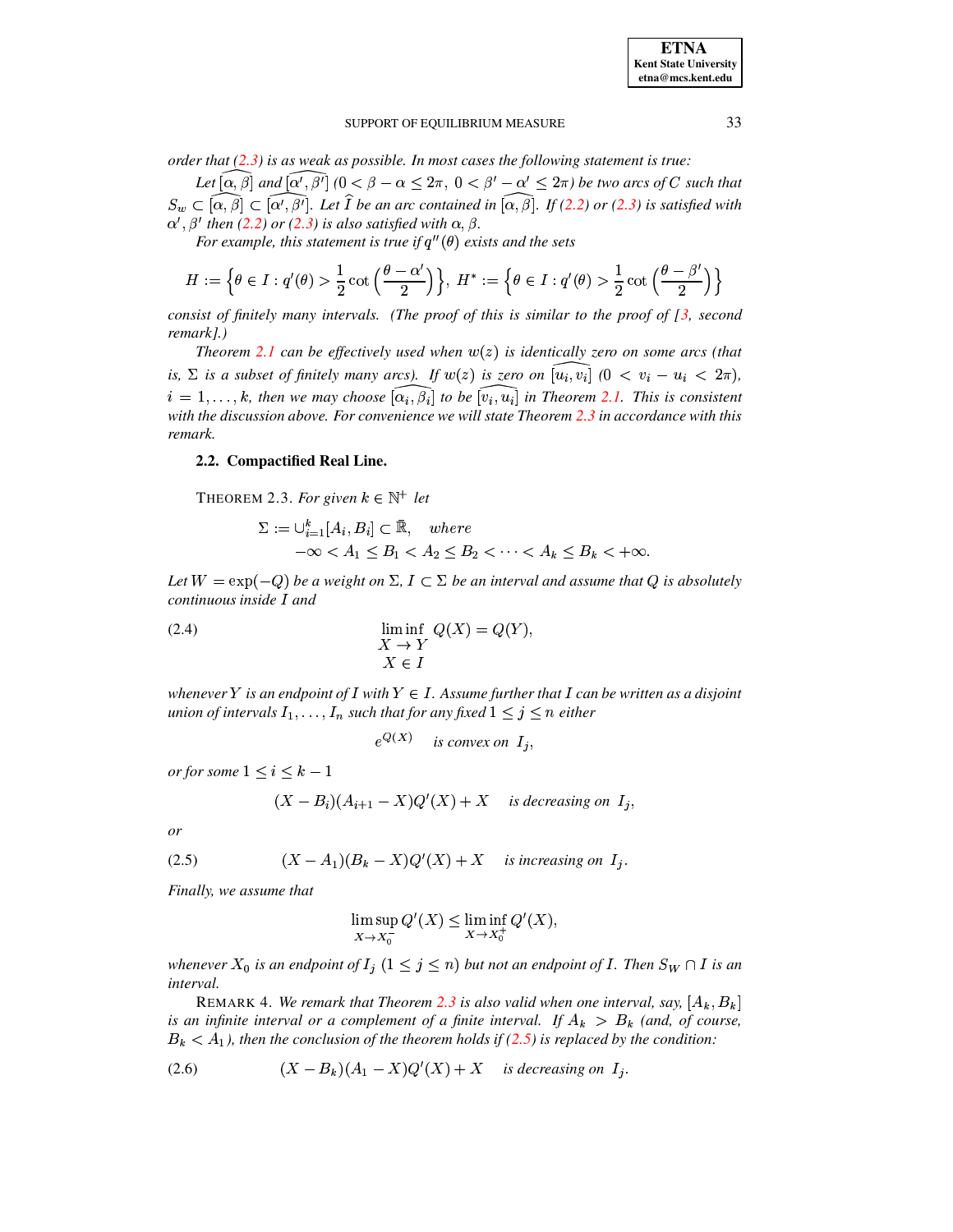*If* however  $B_k = +\infty$ , then [\(2.5\)](#page-6-1) should be replaced by the condition:

$$
(X - A_1)Q'(X)
$$
 is increasing on  $I_j$ .

*Finally, if*  $A_1 = -\infty$  (and so  $[A_1, B_1]$  is the infinite interval instead of  $[A_k, B_k]$ ) then [\(2.5\)](#page-6-1) *should be replaced by the condition*

 $(B_k - X)Q'(X)$  *is increasing on*  $I_j$ .

At  $(2.6)$  and at Theorem [2.4](#page-7-0) at (e) one can also consider an I which is a complement of a bounded interval. We leave the details for the reader.

Theorem [2.4](#page-7-0) reveals to us the following remarkable connection between previously known conditions on  $Q$ . It also gives us a new condition (which is (e) below). As a consequence of Theorem [2.1](#page-4-0) and [2.3](#page-6-0) and Remark [4,](#page-6-3) we now have the following general result for the case when  $\Sigma$  is one real interval. See also [\[3\]](#page-12-3). Recall that for  $A < B$  we define  $[B, A] := (A, B)^c$ .

<span id="page-7-0"></span>THEOREM 2.4. Let  $W$  be a weight on  $\mathbb R$  and let  $I \subset \mathbb R$  be an interval. Assume that  $Q$  is *absolutely continuous inside*  $I$  *and satisfies* [\(2.4\)](#page-6-4). Let  $A \leq B$  be finite constants and suppose *that either of the following conditions below hold:*

*(a)*  $(X - A)(B - X)Q'(X) + X$  *is increasing on*  $I \subset [A, B], S_W \subset [A, B]$ .

*(b)*  $(X - A)Q'(X)$  *is increasing on*  $I \subset [A, +\infty)$ *,*  $S_W \subset [A, +\infty)$ *.* 

*(c)*  $(B - X)Q'(X)$  *is increasing on*  $I \subset (-\infty, B]$ ,  $S_W \subset (-\infty, B]$ .

*(d)*  $(X - A)^2 Q'(X) - X$  *is increasing on*  $I \subset \mathbb{R} \setminus \{A\},\$ 

*(e)*  $(X - A)(B - X)Q'(X) + X$  *is decreasing on*  $I \subset [B, A]$ ,  $S_W \subset [B, A]$ .

*(f)*  $Q$  *is convex on*  $I$ .

 $(g)$   $\exp(Q)$  *is convex on I.* 

*Then*  $S_W \cap I$  *is an interval.* 

REMARK 5. *Theoretically one should ignore (d) and (f) since (g) is a weaker assumption than both of these. Nevertheless we included them here, because sometimes they are easier to check.*

Notice that (a) in Theorem [2.4](#page-7-0) corresponds to the case of Theorem [2.1](#page-4-0) when  $\widehat{a,\beta}$  is an arc of C disjoint of the point  $x = 1$ , (b) corresponds to the case when  $\widehat{a, \beta}$  is a proper subarc of C such that  $\exp(i\beta) = 1$ , (c) corresponds to the case when  $\widehat{[\alpha,\beta]}$  is a proper subarc of C such that  $\exp(i\alpha) = 1$ , (d) corresponds to the case when  $\widehat{[\alpha,\beta]}$  is the full circle C and a subcase of this is when  $A = \infty$  (so  $\alpha = 0$  and  $\beta = 2\pi$ ) which corresponds to (f). The condition (e) corresponds to the case when  $\widehat{a}$ ,  $\widehat{\beta}$  is a proper subarc of C which contains the point  $x = 1$  inside the arc. Finally, (g) is the only condition which corresponds to [\(2.2\)](#page-4-1) and not [\(2.3\)](#page-4-2).

Note also that if we let  $A = B$  then (e) leads to condition (d), since  $(X - A)(A - B)$  $X)Q'(X) + X$  is decreasing if and only if  $(X - A)^2 Q'(X) - X$  is increasing.

One may also combine the above conditions to create a weaker condition in the spirit of Theorem [2.1](#page-4-0) and [2.3.](#page-6-0)

<span id="page-7-3"></span><span id="page-7-1"></span>**3. Proofs.** In this section, we present the proofs of our results. We find it convenient to break down our proofs into several auxiliary lemmas. Our first lemma is

LEMMA 3.1. Let  $w(z) = \exp(-q(z))$ ,  $|z| = 1$  be a weight on C and let  $I = [\gamma, \delta]$  be an interval with  $0<\delta-\gamma\leq2\pi.$  Let  $0<\beta-\alpha\leq2\pi$  and assume  $S_w\cup\widehat{I}\subset[\widehat{\alpha,\beta}].$  Suppose  $q(\theta) := q(e^{i\theta})$  is absolutely continuous inside I and satisfies [\(2.1\)](#page-4-4). Moreover, assume that

<span id="page-7-2"></span>(3.1) 
$$
\sin\left(\frac{\theta-\alpha}{2}\right)\sin\left(\frac{\beta-\theta}{2}\right)q'(\theta)+\frac{1}{4}\sin\left(\theta-\frac{\alpha+\beta}{2}\right)
$$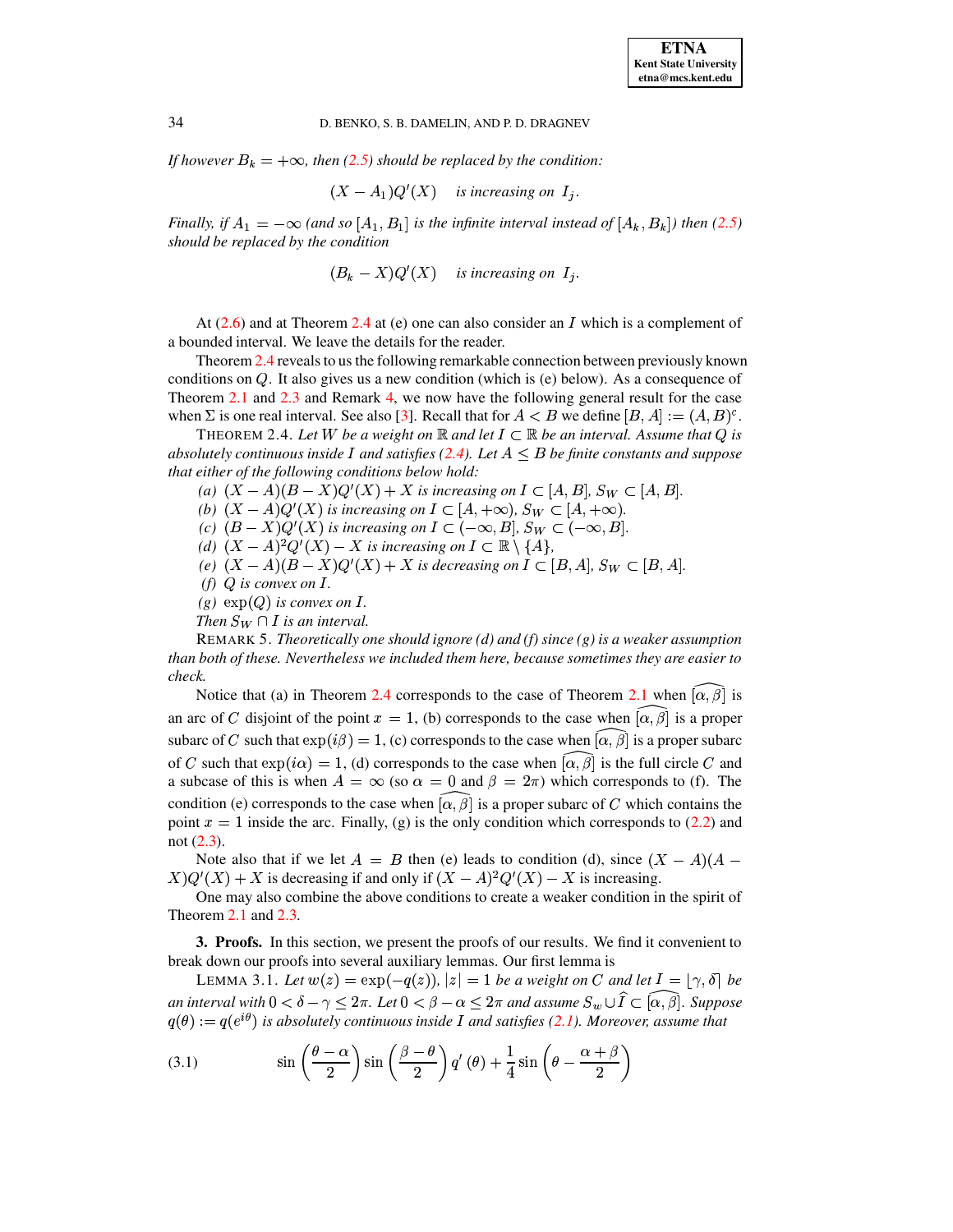is increasing on I. Then  $S_w \cap \widehat{I}$  is an arc of C. Proof. Let

$$
A:=-\cot\frac{\alpha}{2},\quad B:=-\cot\frac{\beta}{2},\quad X:=-\cot\frac{\theta}{2}.
$$

First, let us assume that  $\alpha, \beta \in (0, 2\pi)$ . Thus, we may assume that  $0 < \alpha \leq \gamma < \theta <$  $\delta \leq \beta < 2\pi$  and  $0 < \sin(\alpha/2)$ ,  $0 < \sin(\beta/2)$ . So  $A \leq X \leq B$ .

<span id="page-8-1"></span>From  $(1.7)$ , we have

(3.2) 
$$
Q'\left(-\cot\frac{\theta}{2}\right) = 2\sin^2\left(\frac{\theta}{2}\right)\left(q'(\theta) - \frac{1}{2}\cot\frac{\theta}{2}\right).
$$

Thus,

$$
(X - A)(B - X)Q'(X) + X
$$
  
= -\left(\cot\frac{\theta}{2} - \cot\frac{\alpha}{2}\right)\left(\cot\frac{\theta}{2} - \cot\frac{\beta}{2}\right)Q'\left(-\cot\frac{\theta}{2}\right) - \cot\frac{\theta}{2}  
= -\frac{\sin\frac{\theta-\alpha}{2}\sin\frac{\theta-\beta}{2}}{\sin\frac{\alpha}{2}\sin\frac{\beta}{2}}\left(2q'(\theta) - \cot\frac{\theta}{2}\right) - \cot\frac{\theta}{2}.

Now we use the following identity which holds for any  $\alpha$ ,  $\beta$ ,  $\theta$ :

$$
\cot\left(\frac{\theta}{2}\right)\left(\frac{\sin\frac{\theta-\alpha}{2}\sin\frac{\theta-\beta}{2}}{\sin\frac{\alpha}{2}\sin\frac{\beta}{2}}-1\right)=\frac{\sin(\theta-\frac{\alpha+\beta}{2})}{2\sin(\frac{\alpha}{2})\sin(\frac{\beta}{2})}-\frac{1}{2}\left(\cot\frac{\alpha}{2}+\cot\frac{\beta}{2}\right)
$$

It follows that

<span id="page-8-0"></span>(3.3) 
$$
(X - A)(B - X)Q'(X) + X
$$
  
= 
$$
-2\frac{\sin\frac{\theta-\alpha}{2}\sin\frac{\theta-\beta}{2}}{\sin\frac{\alpha}{2}\sin\frac{\beta}{2}}q'(\theta) + \frac{\sin(\theta-\frac{\alpha+\beta}{2})}{2\sin(\frac{\alpha}{2})\sin(\frac{\beta}{2})} - \frac{1}{2}\left(\cot\frac{\alpha}{2} + \cot\frac{\beta}{2}\right).
$$

Because  $0 < \sin(\alpha/2)$ ,  $0 < \sin(\beta/2)$ , the right hand side of (3.3) is increasing on I if and only if (3.1) holds. Thus, if (3.1) holds then  $(X - A)(B - X)Q'(X) + X$  is increasing on  $[-\cot \frac{\gamma}{2}, -\cot \frac{\delta}{2}]$ . Now consider the corresponding equilibrium problem on  $\bar{\mathbb{R}}$ , as described in Section 1 and let  $S_W$  denote the corresponding equilibrium measure on  $\bar{\mathbb{R}}$ . Using [3, Theorem 7] we get that  $S_W \cap [-\cot \frac{\gamma}{2}, -\cot \frac{\delta}{2}]$  is an interval. It follows that  $S_w \cap \hat{I}$  is an arc of *C*. This proves Lemma 3.1 for the case when  $\alpha, \beta \in (0, 2\pi)$ .

Now let  $\alpha \leq 2\pi \leq \beta, \beta - \alpha < 2\pi$ . Note that  $0 \leq \sin(\alpha/2), 0 \geq \sin(\beta/2)$ . We cannot apply [3, Theorem 7] because  $B \leq A$  and X is outside [B, A]. However, we can use the observation that condition  $(3.1)$  is "rotation invariant."

Let  $0 < \sigma$  be a number such that

$$
0<\alpha-\sigma=:\alpha^*,\quad \beta^*:=\beta-\sigma<2\pi,
$$

and define

$$
\gamma^*:=\gamma-\sigma,\ \delta^*:=\delta-\sigma,
$$
  

$$
q_2(\theta):=q(\theta+\sigma).
$$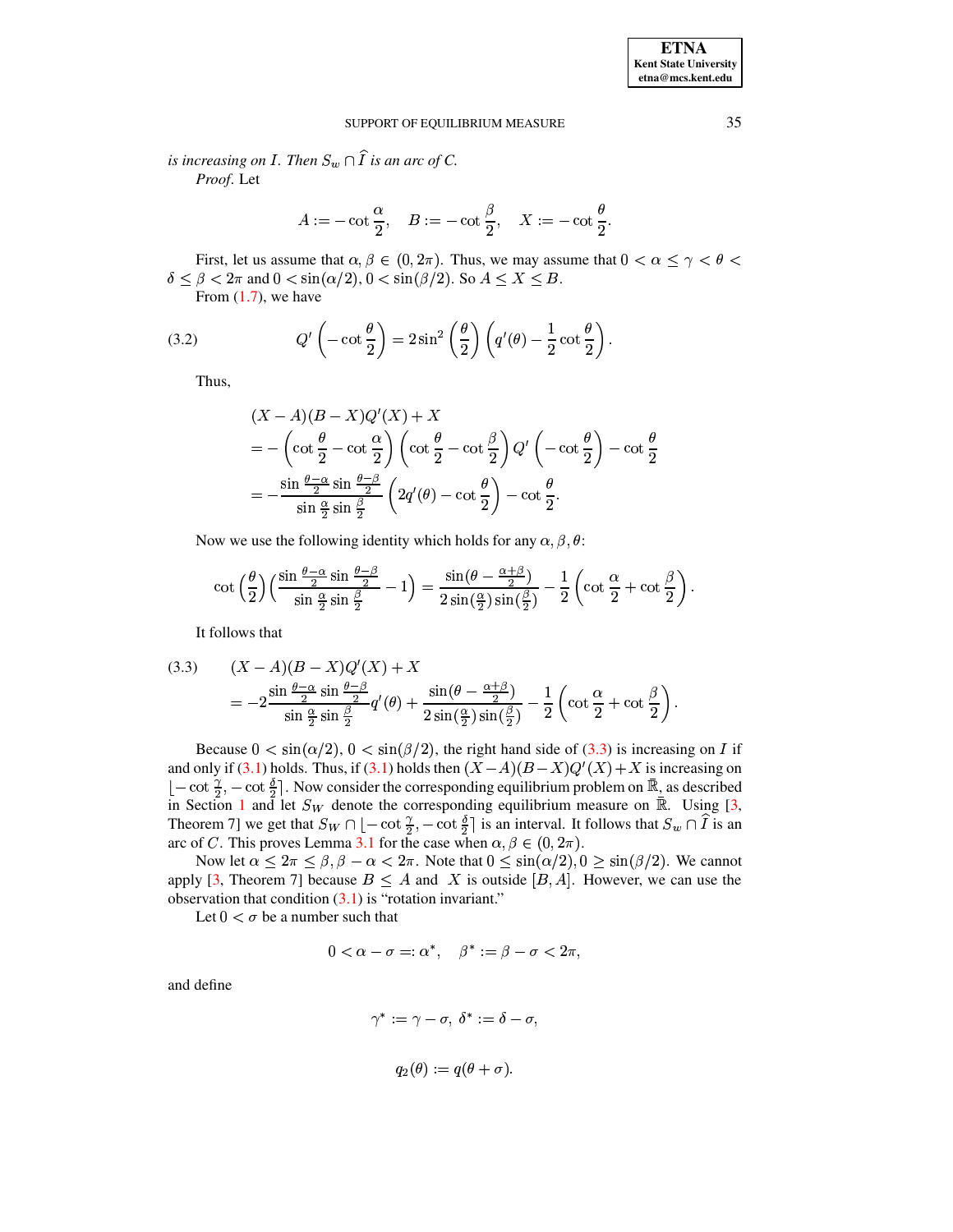For  $w_2 = \exp(-q_2)$  and the parameters  $\alpha^*, \beta^*, \gamma^*, \delta^*$ , we may apply the case we studied above to get that  $S_{w_2} \cap [\gamma^*, \delta^*]$  is an arc of C. But this new equilibrium problem is isomorphic to the original one in the sense that everything (including the support) is rotated by the angle  $\sigma$ . It follows that  $S_w \cap I$  is an arc of C.

Finally, we need to establish the lemma for the case when  $\hat{I}$  is the full circle. So let  $\beta - \alpha := 2\pi$ . Using the rotation invariance we may assume that  $\alpha = 0, \beta = 2\pi$ . Condition  $(3.1)$  is now equivalent to

$$
\sin^2\left(\frac{\theta}{2}\right)q'(\theta) - \frac{1}{4}\sin\theta
$$
 is increasing.

<span id="page-9-4"></span>Using  $(3.2)$  we get

(3.4) 
$$
2 \sin^2(\frac{\theta}{2}) q'(\theta) - \frac{1}{2} \sin \theta = Q'(-\cot \frac{\theta}{2}).
$$

Thus,  $Q'(-\cot \frac{\theta}{2})$  is increasing  $(0 < \theta < 2\pi)$ , that is,  $Q'(X)$  is increasing, and so  $Q(X)$  is convex. It is well known, see [17], that in this case the support  $S_W$  is an interval. (The proof works for our more general weight.) So  $S_w$  is again an arc. We have completed the proof Lemma  $3.1$ . Д

As a corollary to Lemma 3.1, we have

<span id="page-9-2"></span>LEMMA 3.2. Let W be a weight on  $\mathbb R$ , let J be a finite interval and suppose that Q is absolutely continuous inside J and satisfies condition (2.4). Let  $A \leq B$  be finite constants with  $J \subset [B, A]$ ,  $S_W \subset [B, A]$  and assume that  $(X - A)(B - X)Q'(X) + X$  is decreasing on J. Then  $S_W \cap J$  is an interval.

*Proof.* Recall that  $[B, A] = (A, B)^c$ , see Definition 1.1.

We may find  $\alpha < \beta$  such that  $B = -\cot(\alpha/2)$ ,  $A = -\cot(\beta/2)$  and  $\beta - \alpha \leq 2\pi$ . Notice that  $\sin(\alpha/2)\sin(\beta/2) < 0$  necessarily.

Let  $J = [-\cot(\gamma/2), -\cot(\delta/2)]$ , where  $\alpha \leq \gamma \leq \delta \leq \beta$  and so  $\delta - \gamma \leq 2\pi$ .

The left hand side of  $(3.3)$  is a decreasing function of X on J, and so the right hand side of (3.3) is a decreasing function of  $\theta$  on  $I := [\gamma, \delta]$ . Multiply that right hand side by the negative constant  $\sin(\alpha/2)\sin(\beta/2)$ . In this way we get an increasing function of  $\theta$  on  $[\gamma, \delta]$ . So condition (3.1) is satisfied and from Lemma 3.1, we deduce that  $S_w \cap [\gamma, \delta]$  is an arc of C. This implies immediately that  $S_W \cap J$  is an interval. Lemma 3.2 is proved.  $\mathsf{\Pi}$ Our final lemma is:

<span id="page-9-1"></span>LEMMA 3.3. Let  $w(z) = \exp(-q(z))$ ,  $|z| = 1$  be a weight on C and let  $I = [\gamma, \delta]$  be an interval with  $0 < \delta - \gamma \leq 2\pi$ . Suppose q is absolutely continuous inside I and satisfies  $(2.1)$ . Let  $e^{ic}$  be any point which is not an interior point of I. If

(3.5) 
$$
e^{q(\theta)} \left[2 \sin \left(\frac{\theta - c}{2}\right) q'(\theta) - \cos \left(\frac{\theta - c}{2}\right)\right] \text{sgn}\left(\sin \left(\frac{\theta - c}{2}\right)\right)
$$

<span id="page-9-0"></span>is increasing on I, then  $S_w \cap \widehat{I}$  is an arc of C.

REMARK 6. Whether  $(3.5)$  is increasing on I or not, it does not depend on the choice of c (as long as  $e^{ic}$  is not an interior point of I). The proof of this is given in the proof of Lemma 3.3. We also remark that if q is twice differentiable then condition  $(3.5)$  is easily seen to be equivalent to

<span id="page-9-3"></span>
$$
q'(\theta)^2 + q''(\theta) + \frac{1}{4} \ge 0, \quad \theta \in (\gamma, \delta)
$$

(regardless of the value of  $c$ ).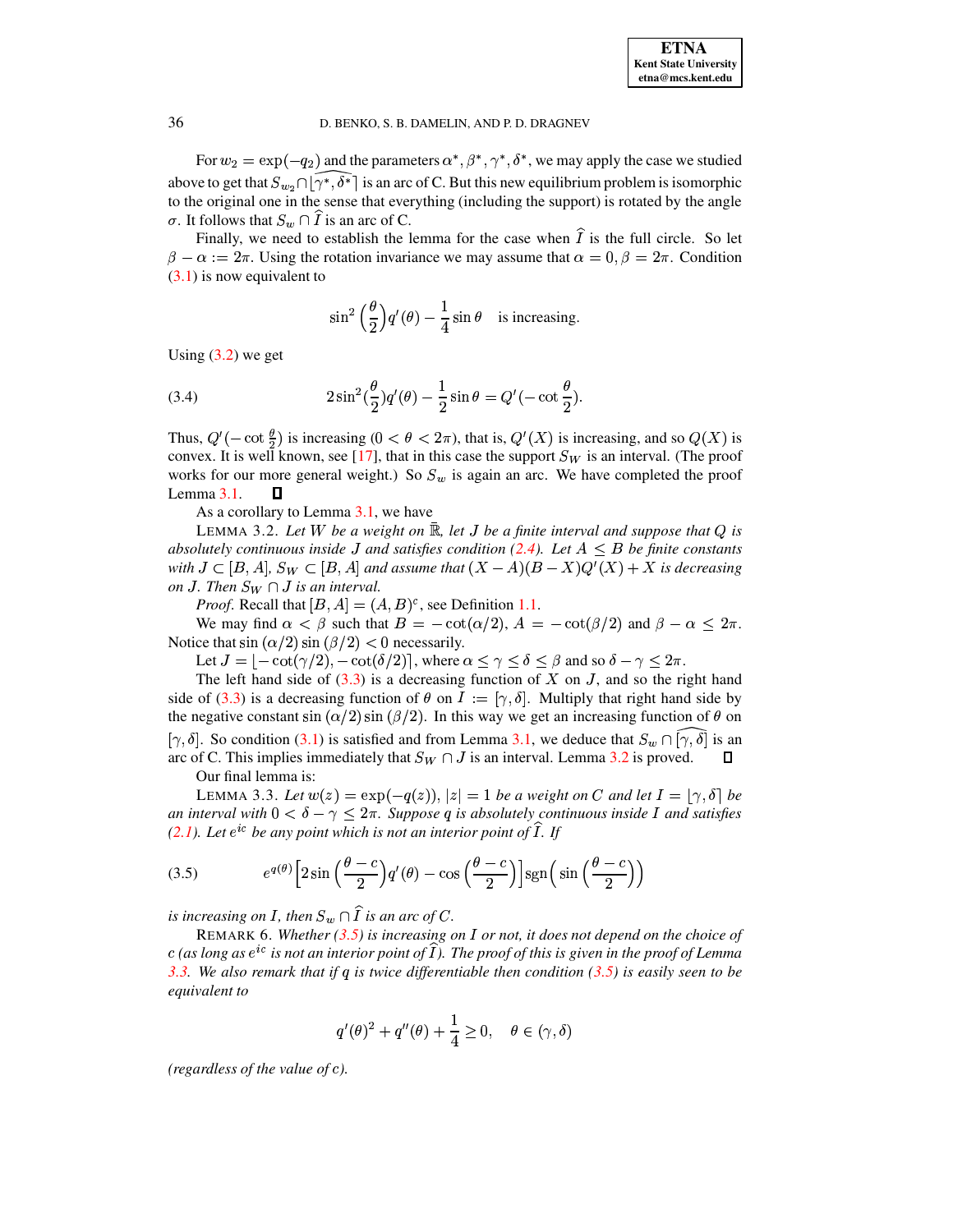We give the following example to Lemma 3.3. Let  $\Sigma$  be one or several closed arcs on the unit circle but not the full circle. Assume the weight w is zero on the complement of  $\Sigma$ . Let  $e^{i\rho}$  be a point in the complement of  $\Sigma$ , and define

$$
q(\theta) \mathrel{\mathop:}= q(e^{i\theta}) := \log|\sin\frac{\theta-\rho}{2}| + d,
$$

where d is an arbitrary constant. The value of c is our choice so let  $c := \rho$ . Then (3.5) is increasing on the whole of  $\Sigma$  (in fact it is identically zero) and therefore  $S_w$  is a set of arcs. Moreover, each arc of  $\Sigma$  contains at most one arc of  $S_w$ .

*Proof of Lemma 3.3.* First we show that whether  $(3.5)$  is increasing on I or not, it does not depend on the choice of c. We do not assume the existence of  $q''$ .

Let  $F(x)$  and  $u(x)$  be two real functions on  $(0, 1)$  such that F is bounded and increasing, and u is non-negative and Lipschitz continuous. Then there exists  $E \subset (0,1)$  of full measure such that

$$
\int_a^b \left( F(x)u(x) \right)' dx \le (Fu)(b) - (Fu)(a) \text{ if } a, b \in E, a \le b.
$$

This observation easily follows from Fatou's Lemma applied to the sequence of functions  $[(Fu)(x+\epsilon_n)-(Fu)(x)]/\epsilon_n, \epsilon_n \to 0^+.$ 

Suppose  $e^{ic}$  and  $e^{ic_2}$  are not interior points of  $\widehat{I}$ . Denote now (3.5) by  $F_c(\theta)$ . Let  $J \subset I$ such that J has full measure and  $F_c(x) < F_c(y)$  for all  $x < y, x, y \in J$ . We define the domain of  $F_c$  and  $q'$  to be J. We have

<span id="page-10-0"></span>(3.6) 
$$
e^{q(\theta)}q'(\theta) = \frac{F_c(\theta) + e^{q(\theta)} \left(\cos \frac{\theta - c}{2}\right) \text{sgn}\left(\sin \frac{\theta - c}{2}\right)}{2 \left|\sin \frac{\theta - c}{2}\right|}, \quad \theta \in J
$$

<span id="page-10-1"></span>which shows that  $e^q q'$  is differentiable a.e. on J. Simple calculation gives

(3.7) 
$$
0 \leq F_c'(\theta) = 2 \left| \sin \frac{\theta - c}{2} \right| \left[ (e^{q(\theta)} q'(\theta))' + \frac{1}{4} e^{q(\theta)} \right] \text{ a.e. } \theta \in J.
$$

Replace c by  $c_2$  at the formula (3.5) and denote it by  $F_{c_2}(\theta)$ . Also, replace in that formula  $e^q q'$  by the quotient at (3.6). Thus we see that with some  $u(\theta)$ ,  $v(\theta)$  functions  $F_{c_2}(\theta)$  =  $F_c(\theta)u(\theta) + v(\theta)$  holds, where inside  $(\gamma, \delta)$ : the function u is non-negative and Lipschitz continuous,  $F_c$  is increasing and bounded, and v is absolutely continuous (since  $e^q$  is absolutely continuous inside  $I$ ).

So, by the observation above, we have

$$
\int_a^b (F_c u + v)' \le (F_c u)(b) + v(b) - (F_c u)(a) - v(a) = F_{c_2}(b) - F_{c_2}(a)
$$

for a.e.  $a, b \in I$ , where  $a \leq b$ . But this integral is non-negative, since  $0 \leq F'_{c_2}$  a.e.  $\theta \in I$ follows from (3.7). Hence,  $0 \leq F_{c_2}(b) - F_{c_2}(a)$ , i.e.,  $F_{c_2}$  is increasing. And this is what we wanted to show.

We may assume that  $c \leq \gamma < \delta \leq c + 2\pi$ . Let us rotate now  $\hat{I}$  to a position such that the rotation takes  $e^{ic}$  to the point  $x = 1$ . Condition (3.5) will change accordingly to a new condition where now  $c = 0$ . (We denote the new rotated weight by  $w = \exp(-q)$ , too.) We now have to show that  $S_w \cap \hat{I}$  is an arc of C for the new  $S_w$  and new  $\hat{I}$ . Once we have done that we simply rotate  $\hat{I}$  back to the original position and the proof is complete.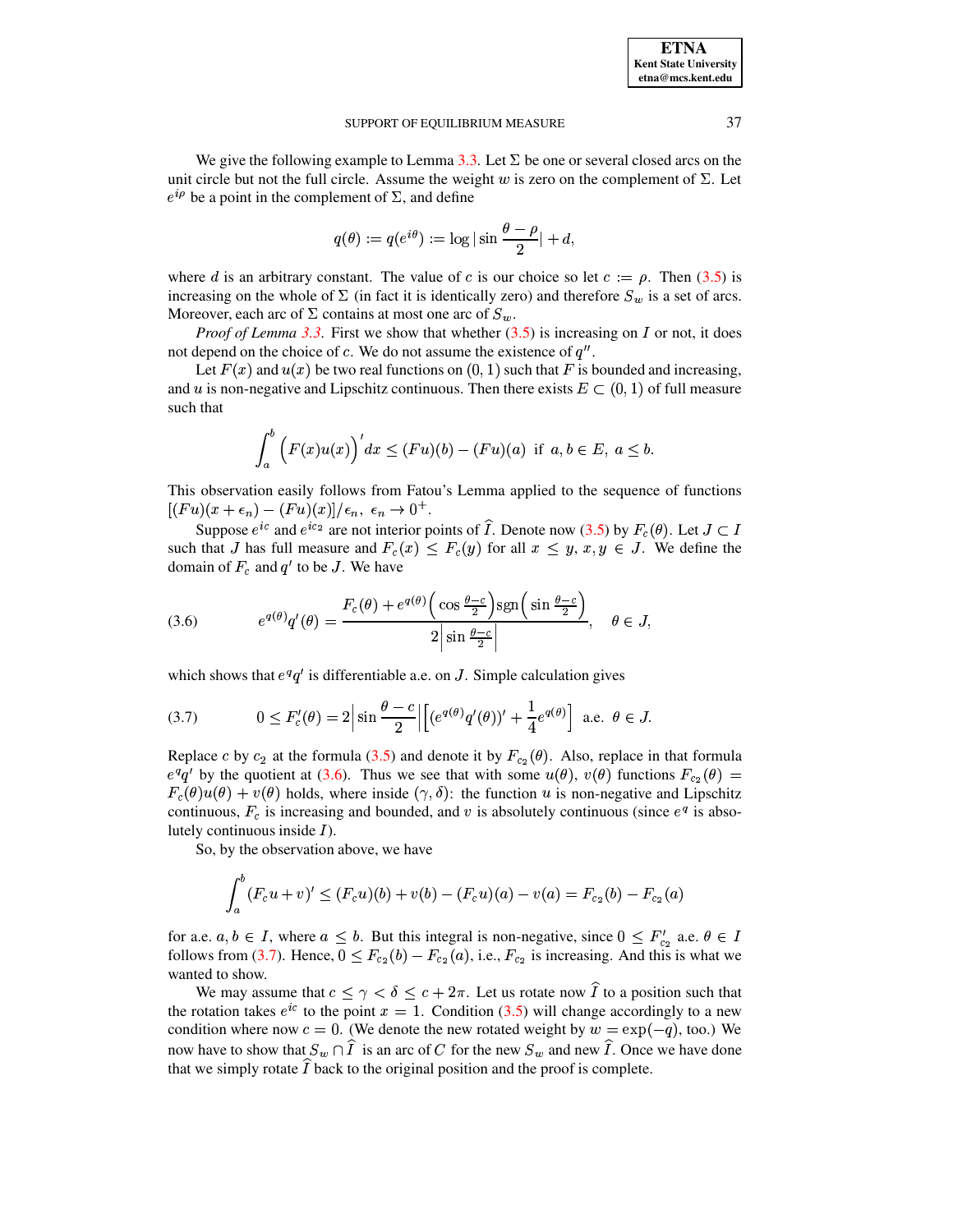<span id="page-11-0"></span>This argument shows that we can assume without loss of generality that  $c = 0$  and  $0 \leq \gamma < \delta \leq 2\pi$ . Define

(3.8) 
$$
W\left(\frac{1+x}{1-x}i\right) := |1-x|w(x), \quad |x|=1.
$$

Using the arguments in Section 1.1,  $(3.8)$  may also be given as

$$
W(X) := \frac{2w\left(\frac{X-i}{X+i}\right)}{\sqrt{1+X^2}}, \quad X \in \mathbb{R}.
$$

We define  $Q(X)$  by  $W(X) = \exp(-Q(X))$ . Since w is a weight on C, we know that W is a weight on R.

We now show that  $e^{Q(X)}Q'(X)$  is increasing on

$$
I^0:=\lfloor -\cot \frac{\gamma}{2}, -\cot \frac{\delta}{2}\rceil.
$$

Let  $x = e^{i\theta}$ . Note that from (1.7) we have

<span id="page-11-1"></span>
$$
e^{Q(X)} = \frac{e^{q(\theta)}}{2|\sin\frac{\theta}{2}|}
$$

Using this and (3.2), for  $\theta \in [0, 2\pi]$  we get

(3.9) 
$$
e^{Q(X)}Q'(X) = \frac{1}{2}e^{q(\theta)}(2\sin\frac{\theta}{2}q'(\theta) - \cos\frac{\theta}{2}).
$$

Note that the right hand side of (3.9) is an increasing function of  $\theta$  on I by assumption. Now we apply [3, Theorem 5], to conclude that  $S_W \cap I^0$  is an interval. (Although this theorem is formulated for weights with  $\lim_{|X| \to \infty} XW(X) = 0$ , the argument in the proof may be applied word for word for the more general weights considered here. Naturally one should work with  $U_W^{\mu w}(X)$  in the proof.) Since  $S_W \cap \overline{I^0}$  is an interval, we conclude that  $S_w \cap \overline{I}$  is an arc of  $C$ . The proof of Lemma  $3.3$  is complete.  $\Box$ 

We are now ready to present the

*Proof of Theorem 2.1.* If  $\hat{I}$  is the full circle C, then it follows from the assumption that  $e^{i\alpha_t} = e^{i\beta_t} = e^{ic} = e^{i\gamma}$  for all t. Now, if (2.3) is increasing on  $I_i$ , then (2.2) is also increasing on  $I_j$ , as one can see. (Choose  $\gamma$  to be zero and use (3.4), (3.9) and the fact that the convexity of Q implies the convexity of  $exp(Q)$ .) So we can get the weakest assumption if we assume that  $(2.2)$  is increasing on the whole I, and we already know from Lemma 3.3 that Theorem 2.1 holds under such an assumption. Thus, let us assume that  $I$  is not the full circle.

As in the proof of Lemma 3.1 and 3.3 we observe that the statement of Theorem 2.1 is "rotation invariant." So, we may assume that  $[\gamma, \delta]$  does not contain the  $x = 1$  point and  $e^{i\alpha_t} \neq 1$ ,  $e^{i\beta_t} \neq 1$  for any t. We can also assume that  $c = 0$ .

Let  $X = -\cot(\theta/2)$ ,  $A_i = -\cot(\alpha_i/2) B_i = -\cot(\beta_i/2)$ , and  $Q(X)$  be defined by  $(1.5)$ . Let  $I_j$  be given by

$$
I_j = \lfloor \xi_j, \eta_j \rfloor, \quad 0 < \eta_j - \xi_j < 2\pi,
$$

and define

$$
I_j^0 := \lfloor -\cot \frac{\xi_j}{2}, -\cot \frac{\eta_j}{2} \rceil, \quad I^0 := \lfloor -\cot \frac{\gamma}{2}, -\cot \frac{\delta}{2} \rceil.
$$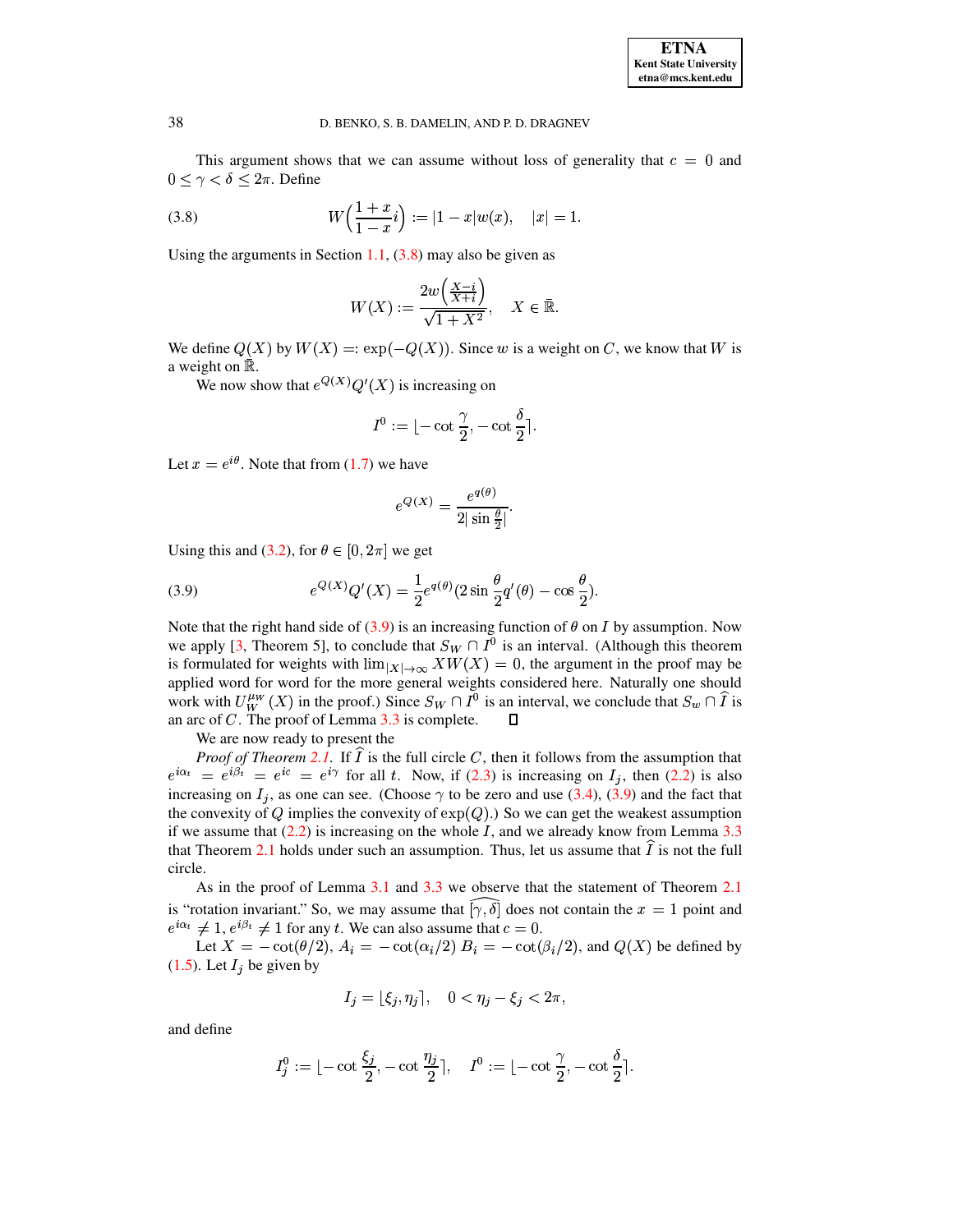| <b>ETNA</b>           |
|-----------------------|
| Kent State University |
| etna@mcs.kent.edu     |

Note that  $I^0$  is a finite subinterval of  $\mathbb R$  and it is the disjoint union of the intervals  $I_i^0$  (j =  $1, \ldots, n$ ). We assume that  $I_i^0$  is numerated from left to right. Note also that  $[A_i, B_i] \supset I_i^0$ (recall Definition 1.1).

By assumption, for any  $j$   $(1 \le j \le n)$ , we can find  $i$   $(1 \le i \le k)$ , such that either

<span id="page-12-5"></span><span id="page-12-4"></span>
$$
(3.10) \t\t e^{Q(X)} \t\t is convex on  $I_i^0$ , or
$$

<span id="page-12-6"></span>
$$
(3.11) \tAi < Bi \tand (X - Ai)(Bi - X)Q'(X) + X \tis increasing on Ii0 or
$$

$$
(3.12) \t A_i \ge B_i \text{ and } (X - A_i)(B_i - X)Q'(X) + X \text{ is decreasing on } I_i^0
$$

 $((3.10)$  is coming from the argument in Lemma 3.3,  $(3.11)$  is from Lemma 3.1, and  $(3.12)$  is from Lemma 3.2.)

Let  $E_1 := 1$ . We can find positive constants  $E_2, \ldots, E_n$  (uniquely) such that the following function f is a positive continuous function inside  $I^0$ . For  $x \in I^0_j$   $(j = 1, ..., n)$ , let

$$
f(x) := \begin{cases} E_k \exp(2Q(X)) & \text{if (3.10) is satisfied on } I_j^0 \\ E_k(X - A_i)(B - X_i) & \text{if (3.11) is satisfied on } I_j^0 \\ E_k(X - A_i)(X - B_i) & \text{if (3.12) is satisfied on } I_j^0. \end{cases}
$$

Let  $W := \exp(-Q)$ . We can use the argument in [3, Theorem 12] to deduce the result. For this purpose let  $A = -\cot(\alpha/2)$  and  $B = -\cot(\beta/2)$  be any two numbers such that  $A <$  $B, [A, B] \subset I^0, (A, B) \cap S_W = \emptyset$ . Let  $\mu_1 := \mu_w \Big|_{[(\alpha + \beta)/2, (\alpha + \beta)/2 + \pi]}, \mu_2 := \mu - \mu_1$ . Using  $U_w^{\mu_w}(x) = U_w^{\mu_1}(x) + U_w^{\mu_2}(x)$  and the monotone convergence theorem it easily follows that  $U_w^{\mu_w}(x)$  is absolutely continuous on  $\bar{\alpha}, \bar{\beta}$ , and so by (1.2)  $U_W^{\mu_w}(X)$  is absolutely continuous on  $[A, B]$ . Also, as in [3] one can verify that

$$
f(X)\frac{d}{dX}(U_W^{\mu_W}(X))
$$

is strictly increasing on [A, B]. By [3, Lemma 4] we get that  $S_W \cap [A, B]$  is an interval. It follows that  $S_W \cap I^0$  is also an interval and  $S_w \cap \hat{I}$  is an arc of C.  $\Box$ 

We conclude this section with

The Proof of Theorem 2.3 and Theorem 2.4. These follow easily using Theorem 2.1, Lemma 3.2 and the discussion in Section 1.  $\Box$ 

### **REFERENCES**

- <span id="page-12-0"></span>[1] J. BAIK, P. DEIFT, AND K. JOHANSSON, On the distribution of the length of the longest increasing subsequence of random permutations, J. Amer. Math. Soc., 12 (1999), pp. 1119-1178.
- <span id="page-12-1"></span>[2] J. BAIK, T. KRIECHERBAUER, K. MCLAUGHLIN, AND P. MILLER, Uniform asymptotics for polynomials orthogonal with respect to a general class of discrete weights and universality results for associated ensembles, arXiv:math.CA/0310278v1.
- <span id="page-12-3"></span>[3] D. BENKO, The support of the equilibrium measure, Acta Sci. Math. (Szeged), 70 (2004), pp. 35–55.
- <span id="page-12-2"></span>[4] D. BENKO, Approximation by weighted polynomials, J. Approx. Theory, 120 (2003), pp. 153-182.